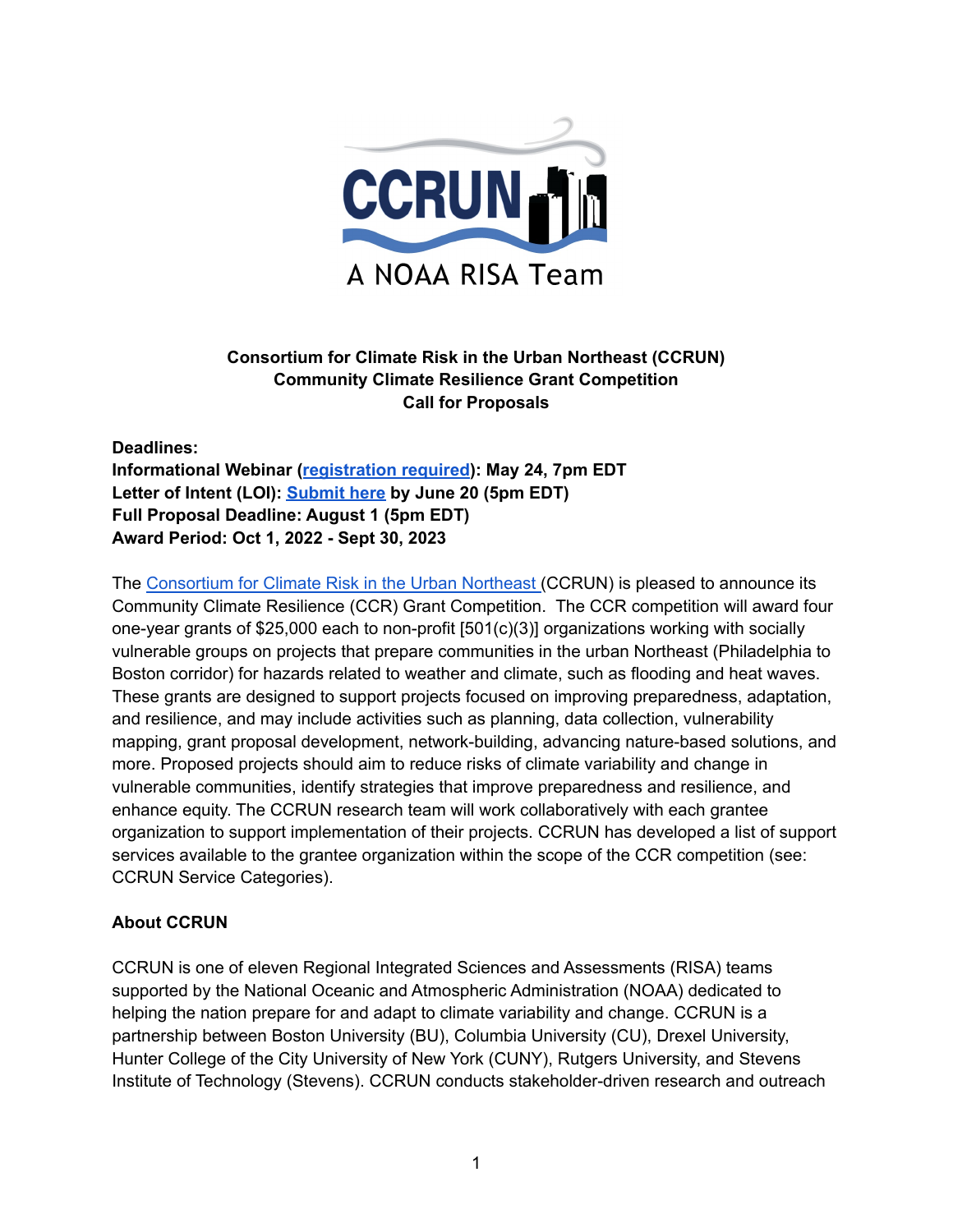that reduces climate-related vulnerability and advances opportunities for adaptation in the urban Northeast corridor from Philadelphia to Boston.

# **Competition Approach**

The goal of the CCRUN CCR competition is to support community-based organizations, non-profit groups, and alliance and coalition organizations working with vulnerable populations on community-focused planning and action-oriented projects that improve weather and climate hazard preparedness and resilience. Communities within the CCRUN region are exposed to a range of climate-related risks and extremes including heat waves, inland and coastal flooding, extreme precipitation, and other weather events, often compounded by other sources of social and economic inequality. The competition is open to nonprofit organizations with  $501(c)(3)$ status working on, or interested in, addressing a variety of different climate risks, based on the needs of the local community and its constituents. We seek applications from a diverse set of organizations working across the CCRUN region in order to provide opportunities for knowledge exchange and collaboration across projects.

# **CCRUN Service Categories**

The CCRUN research team has developed expertise in climate services and stakeholder engagement in the general categories listed below. Applicants will choose a service area and one specific service category within it to guide their collaboration with CCRUN. This selection will assist CCRUN to pair partner grantees with the appropriate researcher(s) on the CCRUN team to assist development of the grantee's project.

# **Service Area 1: Research Design and Grant Support**

- Category 1A: *Adaptation-related research design support.*
	- Grantee will identify a research problem and/or outline project design. CCRUN researchers will support project design, provide guidance on data collection and analysis processes, and assist in development of community survey tools and/or network outreach and communication strategies as requested.
- Category 1B: *Applications for adaptation-related funding support.*
	- Grantee will identify target grant(s) or specify a project in need of funding support. CCRUN researchers will support grant application development and/or identification of appropriate funding streams. This includes but is not limited to applications for state or federal adaptation funding (including FEMA), incentive programs (including community rating system or CRS), or adaptation grants from foundations or other institutions.

# **Service Area 2: Climate Services, Data Identification, Research, and Training**

- **○** Category 2A: *Identification of publicly available climate adaptation and planning tools and datasets.*
	- *■* Grantee will identify target data sources or tools or specify project data needs. CCRUN researchers will provide training related to relevant data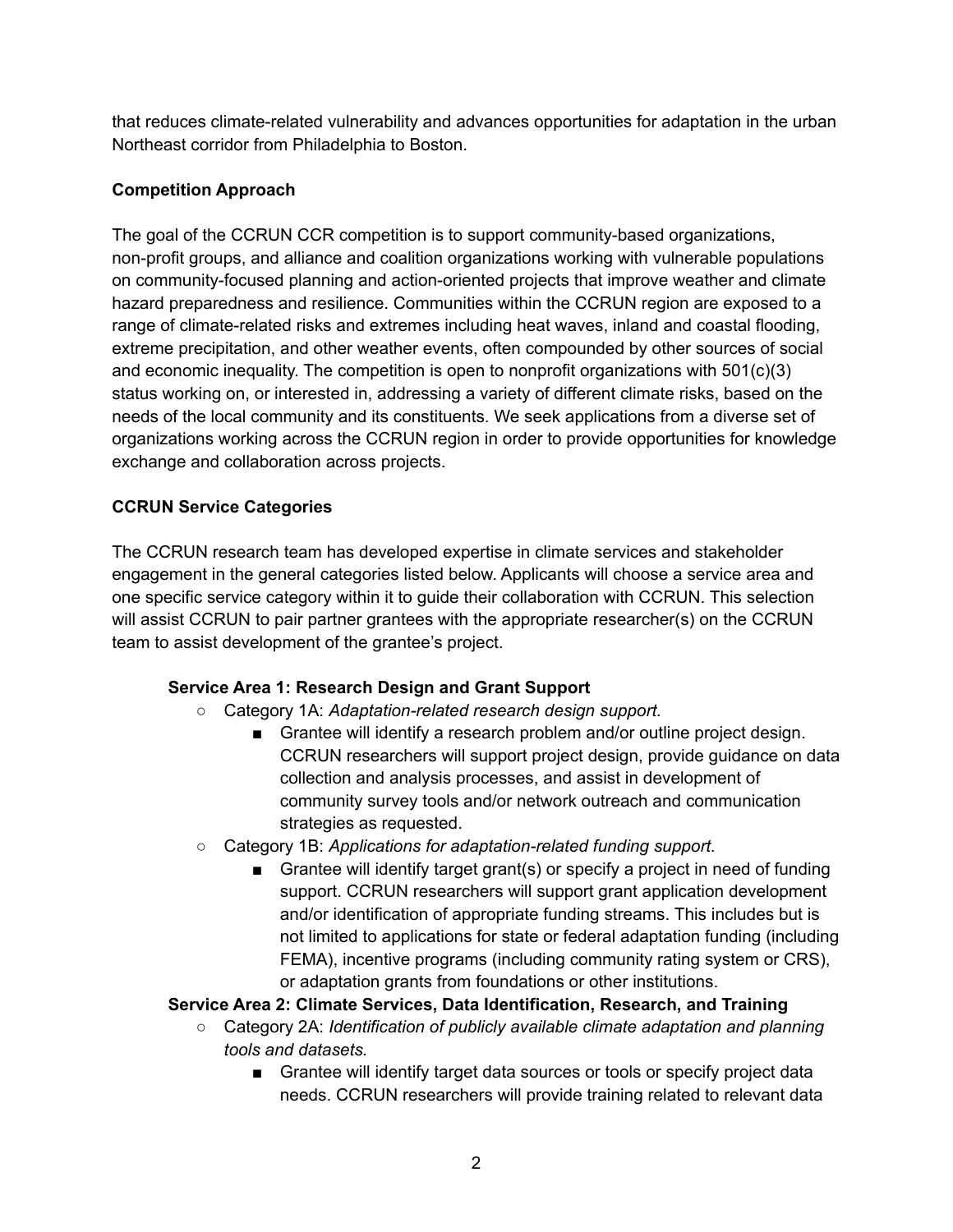source or tool and/or identification of appropriate data source or tool. This includes but is not limited to climate adaptation data sources, tools, and models related to temperature, flood risk, health, and social vulnerability indices from the EPA, NOAA, NASA, CCRUN, and local or state government entities.

- Category 2B: *Support with creation of local-scale vulnerability maps.*
	- Grantee will identify climate adaptation or vulnerability research questions. CCRUN researchers will assist in identification of appropriate web-based platforms to create vulnerability maps or develop other local-level climate indices from existing public and CCRUN datasets. Data may include climate projections and models (including sea level rise, coastal or riverine flooding, temperature, etc.), health vulnerability, sociodemographic data, housing, racial segregation, or other.
- Category 2C: *Support the development of information and services related to health risks associated with climate hazards, exposure assessment, and risk assessment.*
	- Grantee will identify thematic questions related to climate vulnerability and health and work with CCRUN researchers to pursue a research project.
- Category 2D: *Support the development of nature-based solutions and planning in response to weather and climate risks.*
	- Grantee will identify local climate vulnerabilities and work with CCRUN researchers to pursue planning and/or implementation of nature-based solutions.

### **Service Area 3: Community Outreach and Education**

- Category 3A: *Planning and facilitation of resiliency planning and local decision making workshops.*
	- *■* Grantee will identify topics of interest and community audience, as well as provide community outreach. CCRUN will assist in developing workshop material to prompt community conversation about resiliency planning and support decisions about preparedness actions in the grantee's community.
- Category 3B: *Planning and facilitation of community climate information seminars.*
	- *■* Grantee will identify community audience and topics of interest, as well as provide community outreach. CCRUN will assist in developing workshop materials around desired themes, including climate projections and models (including sea level rise, coastal or riverine flooding, temperature), health vulnerability, sociodemographic data, housing, racial segregation, etc.
- Category 3C: *Support with community-led climate action network building.*
	- Grantee will identify target community audience and outreach plans. CCRUN will assist in developing climate information to be distributed through the network via web-based materials, webinars, or other campaigns.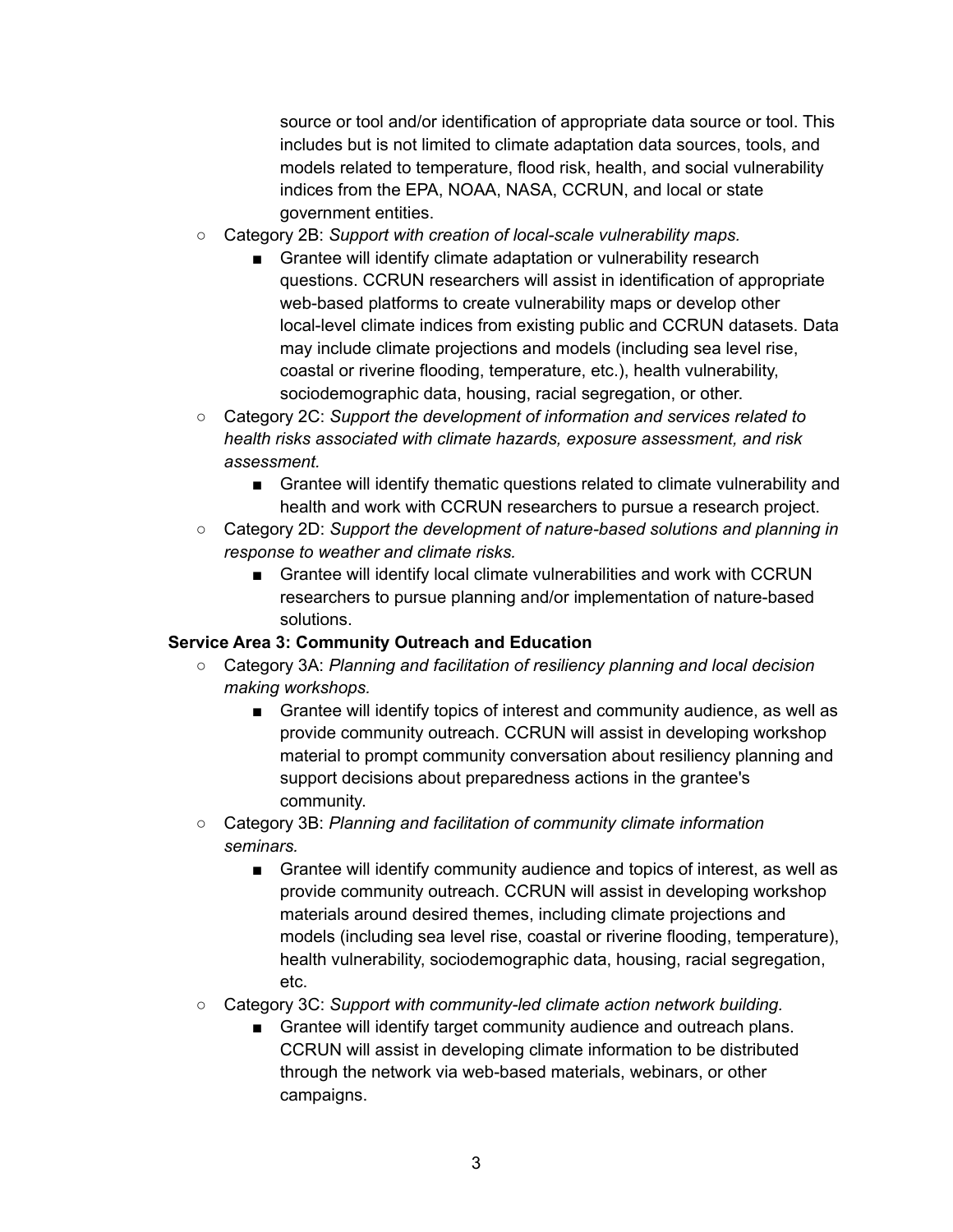### **Funding Details & Eligibility**

CCRUN will award four grants of up to \$25,000 each for one-year projects. The \$25,000 can cover direct and indirect costs, with indirect costs not to exceed a rate of 20%. Funds may be used to support salaries and fringe benefits of project team members, stipends for community participation, appropriate travel, and costs associated with hosting events and workshops, such as facilities, refreshments, and supplies. CCRUN's time commitment does not need to be budgeted.

Eligible applicants include (but are not limited to) community groups, non-governmental organizations, and other not-for-profit entities active in the CCRUN region (urban Northeast corridor from Philadelphia to Boston). Coalition and alliance teams and partnerships are encouraged to apply. Organizations must provide proof of 501(c)(3) status in the LOI.

The anticipated project start and end dates are October 1, 2022 and September 30, 2023.

### **Priority Considerations**

The CCRUN Small Grant Competition will give priority consideration to applications that include the following provisions. These provisions are strongly encouraged but not required:

- Serve communities experiencing climate risks compounded with other social, economic, and/or health vulnerabilities;
- Build community capacity in weather and climate risk preparedness and resilience activities or planning processes;
- Identify adaptation and resilience strategies that address broader social, economic, and health needs of these communities as well as resources that can fund investments in these adaptations, including projects that improve access to financial, informational, educational or other resources;
- Demonstrate a history of or commitment to building cross-sector (working across non-governmental, governmental, community-based, and/or academic institutions) partnerships.

### **Anticipated Deliverables**

Grant recipients will:

- Assign a lead investigator to maintain regular communication with a partner CCRUN researcher and grant coordinator via email, phone, or video conferencing service;
- Submit short biannual progress reports to CCRUN on a standard form;
- Attend quarterly meetings with full CCRUN team and other grantee partners to share project updates; and
- Produce one blog post (500-1,000 words) summarizing their work to be published on the CCRUN website (cross-posting on other sites is encouraged), no more than two months following the grant period.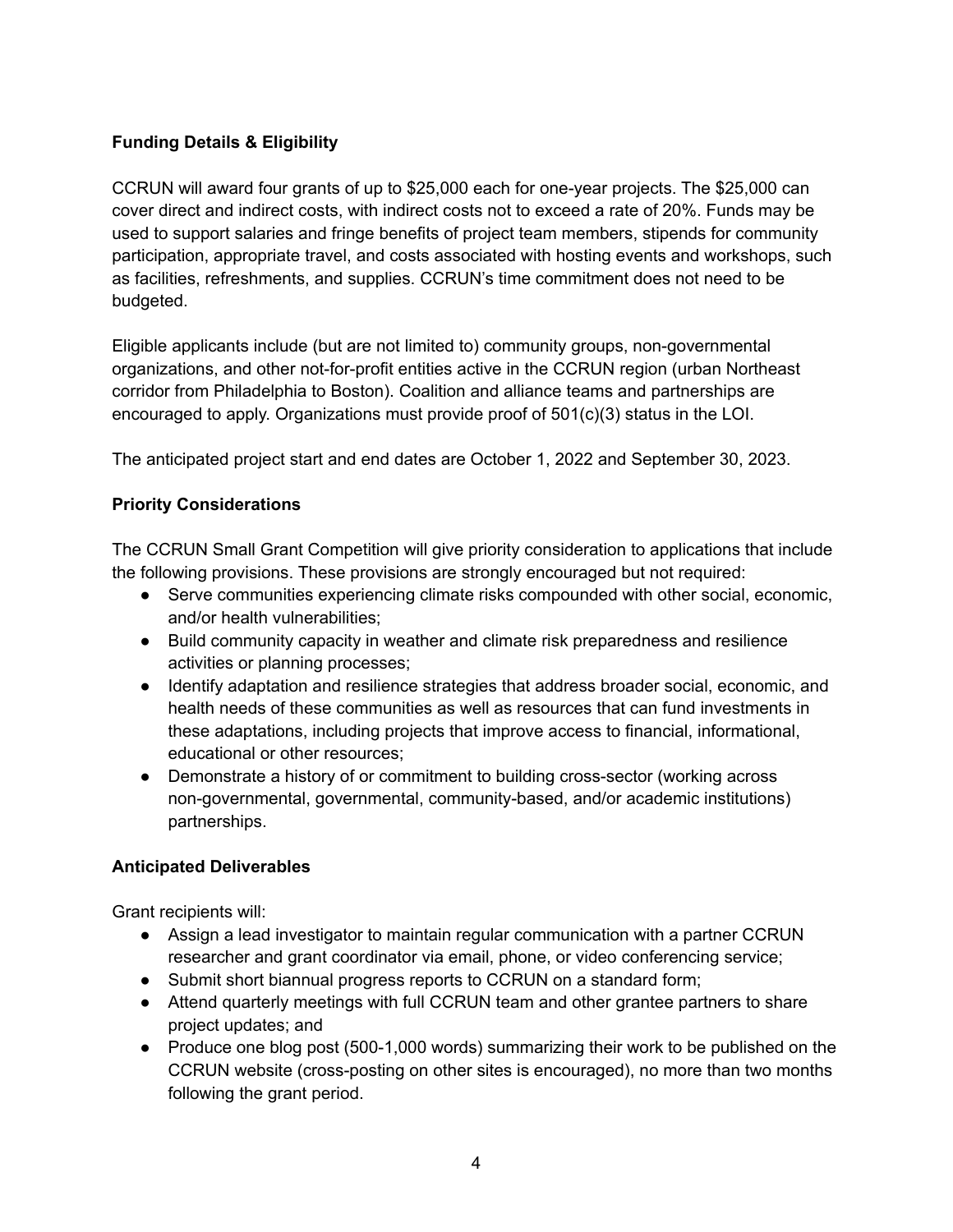- Additional deliverables will be determined and developed collaboratively between grantee and CCRUN team after selection and before formal grant agreement and may include:
	- 5-10 page white paper of project activities, results, and impacts.
	- Policy recommendation document.
	- Summary or recording of workshops or other project-related events.
	- Series of 3-5 blogs, videos, or podcasts.

### **Proposal Process and Timeline**

All interested applicants are required to submit a Letter of Intent (LOI). All applicants are highly encouraged to register for and attend an [informational](https://rutgers.zoom.us/webinar/register/WN_WPbky2dOTYuwyO1GItbizQ) webinar session before submitting the LOI. Should no one on the project team be available during the live webinar, a recording will be sent to the applicant for review.

### *Letter of Intent (LOI)*

LOI to include:

- Organization name;
- Organization website;
- Confirmation of non-profit [501(c)(3)] status;
- Contact information;
- Project location;
- Brief discussion of problem or topic to be addressed (not to exceed 500 words);
- Desired deliverables; and,
- Intended CCRUN service subcategory (see: CCRUN Service Categories).

LOI's must be submitted via this [Google](https://docs.google.com/forms/d/e/1FAIpQLScDk_KXmz8p8jWjpDIT52eFA5oV8HjM4IDR_dcDwuEoiDj3jA/viewform?usp=sf_link) Form by 5pm (EDT) on June 20. Should your project team have trouble accessing the Google Form, please email CCRUN CCR Coordinator Katherine Cann at [katherine.cann@rutgers.edu.](mailto:katherine.cann@rutgers.edu)

Feedback on LOIs will be provided to applicants by July 11. Invitations to submit a full application will be sent following LOI review and approval.

# *Full Application*

Full application to include:

- Project title;
- Organization name and lead project contact;
- Confirmed CCRUN service subcategory;
- Description of project (3 pages maximum);
	- Problem or topic to be addressed;